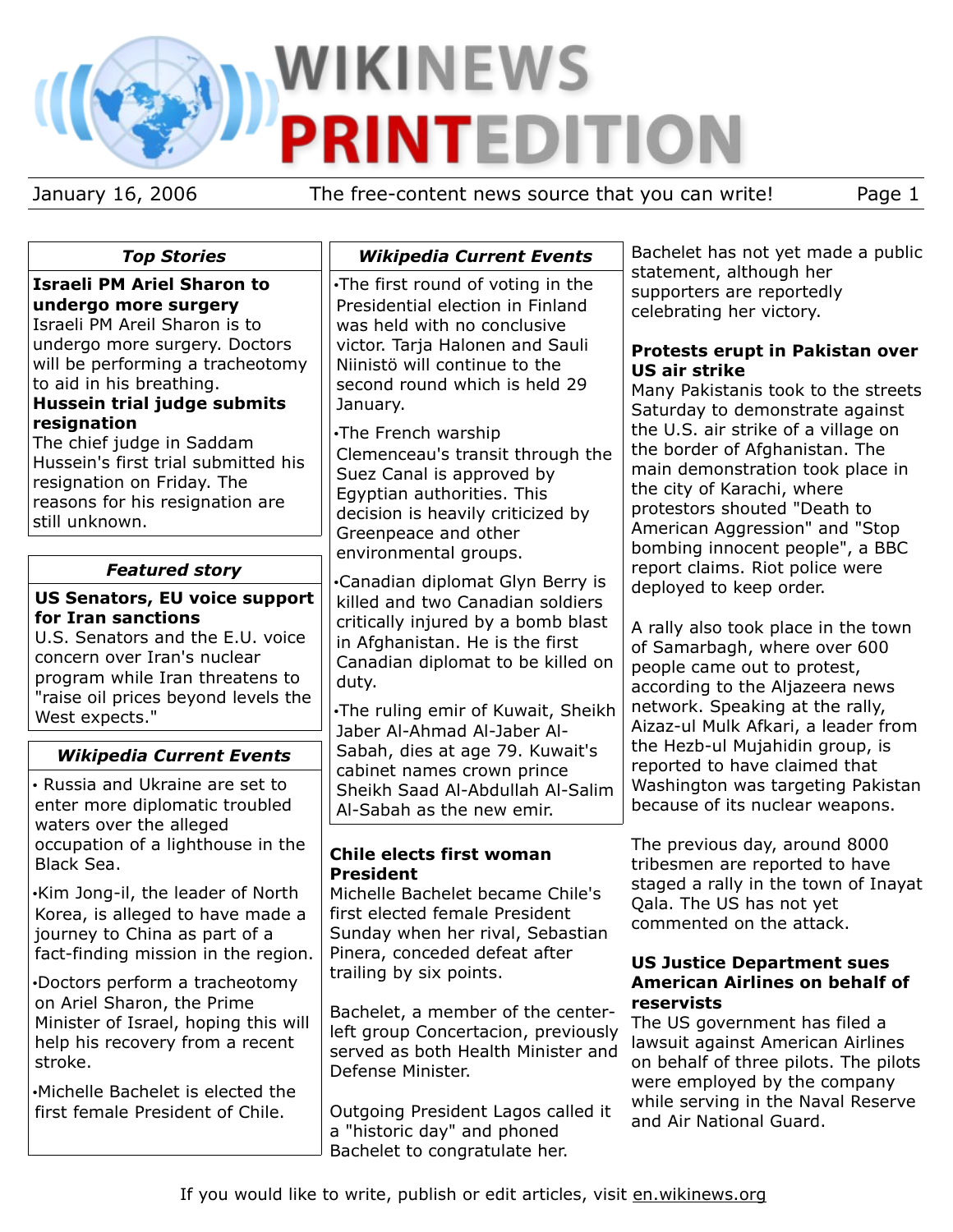Monday, January 16, 2006 Wikinews Page 2 The US Department of Justice alleges that when the pilots were called into active duty by the US military, American Airlines denied them employment benefits. The Department of Justice said in a complaint filed in the US District Court in Dallas that American Airlines conducted an audit of leave taken for military service by pilots in 2001. The Justice Department charges that based on that audit American Airlines then cut the employment benefits of Forces.

while not cuting benefits of pilots who had taken non-military leave. Justice Department Assistant Attorney General Wan Kim said "This nation depends on our reservists to faithfully carry out their duty. No reservists, indeed no members of the armed forces, should ever be punished or discriminated against for answering the call of duty."

pilots who had taken military leave

This is the first class action lawsuit under the 1994 Uniformed Services Employment and Reemployment Rights Act.

## **Finnish Presidential election held. Niinistö and Halonen goes to the next round**

Helsinki, Finland - The first round the presidential elections were held today. So far with 99,9% of the votes counted, no candidate reached more than the number of votes necessary to win. The top two candidates, the socialdemocrat incumbent, Tarja Halonen with 46,4% and the conservative, Sauli Niinistö with 24,1 %, will go the next round in two weeks time, on the 29th. Finland has its presidential election When the landing was complete, it every 6 years and it decided on the alternative vote system of  $50% + 1$ .

Finland is a Nordic country with

semi-presidential system of government, in which both president and prime minister are heads of government. The role of president of Finland has become smaller the past years due to changes in the constitution, though president is still head of foreign policy and the commenderin-chief of the Finnish Defence

One of the main issues in this election is Finland's relation to NATO. Some candidates like Halonen and the green candidate Heidi Hautala oppose and some candidates like Niinistö and Henrik Lax support joining NATO. Though president is not in a position to decide about this, it is considered by some as a signal from the voters if they support NATO supporting or NATO resisting candidates.

## **Stardust lands in Utah successfully**

"All stations, we have touchdown," an announcer declared.

Stardust, a capsule carrying dust from Comet Wild 2, has landed safely in the Utah desert. It also is the first time in history that a space mission has brought back such material.

"The tiny particles that the Stardust mission is bringing back are the most scientifically exciting and technically challenging material that we have ever had the opportunity to study," said Monica Grady of the Planetary and Space Science Research Institute (PSSRI).

drew cheers from excited scientists.

"It's an absolutely fantastic end to the mission," said Carlton Allen of

NASA's Johnson Space Center.

"Everything worked so well. What an exciting moment," said Allan Cheuvront, Stardust spacecraft engineer at Lockheed Martin Space Systems.

Many reports are stating from skywatchers, that sighted the speeding capsule as it shot across the sky over the western United States. "We saw it in the sky…it was great," said Paula Nicholson, Public Affairs Officer at the U.S. Army Dugway Proving Ground.

In 2004, another collector capsule from another spacecraft, Genesis, which collected solar wind particles crashed into the Utah desert, however, the samples did not survive.

After the capsule landed, it activated its locator beacon and helicopter recovery crews successfully located the capsule in the dark. The capsule is reportedly intact from the helicopter observations, and the unofficial touch down time was 5:10 a.m. EST. It will be transferred to a "cleanroom" and is expected to be flown to Johnson Space Center early next week where the capsule will be unlocked for the first time since it landed.

When opened, scientists will find the microscopic dust particles trapped in a porous, pale-blue smokelike material known as aerogel made up of 99.8 percent air that was used to snag the dust in space.

The dust then will be looked at under a microscope to be examined and because this comet is nearly 5 billion years old, they hope it will unlock some of the secrets to the formation of our galaxy and universe.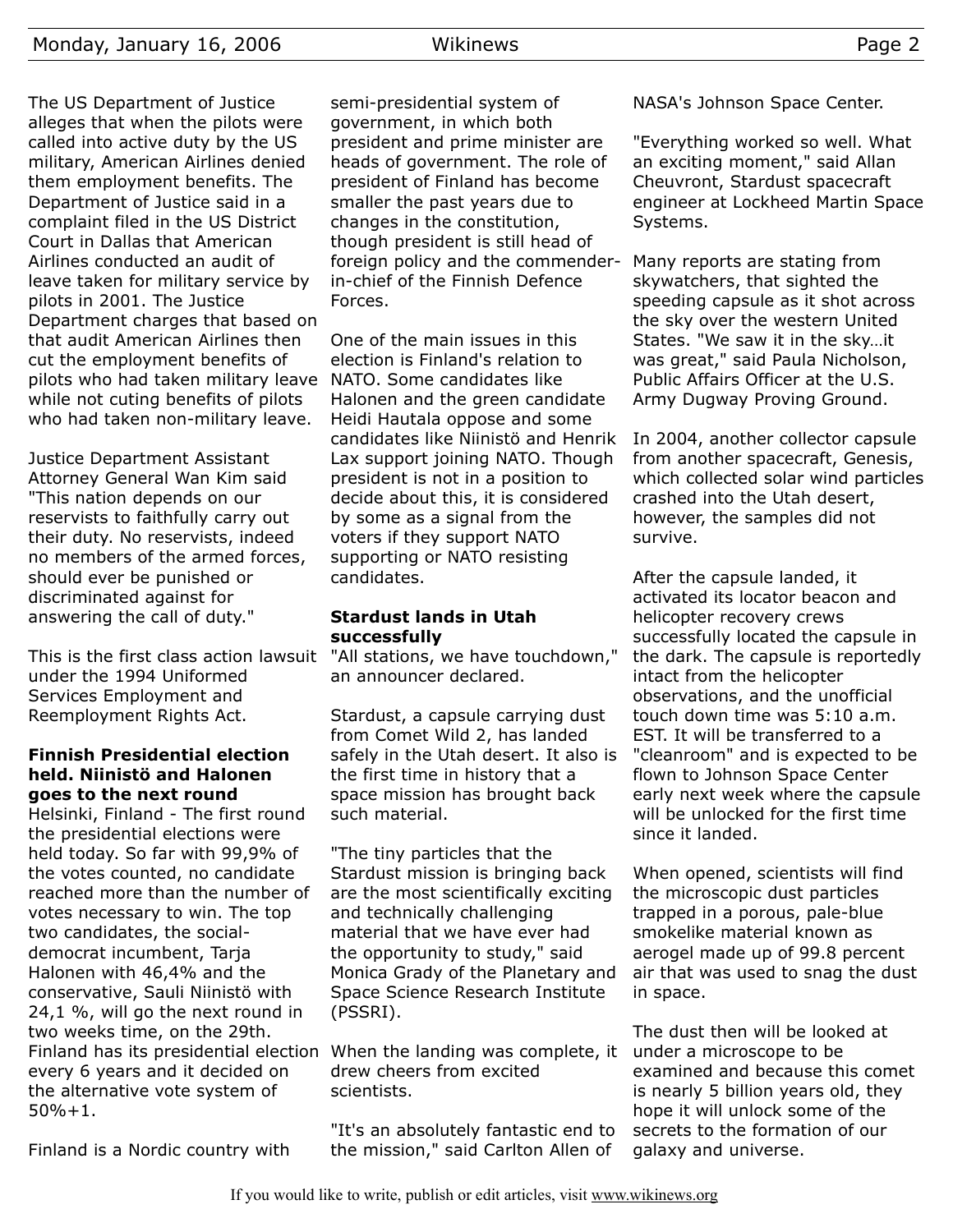The capsules speed when it was going through Earth's atmosphere was a record breaking 29,000 mph, making it the fastest manman probe to return to Earth. Its first parachute opened at nearly 100,000 feet from the ground where it was then guided to a 10- MPH landing in the desert.

The capsule also brought back with it 72 black-and-white pictures showing broad mesas, craters, pinnacles and canyons with flat floors on the surface of Wild 2, which was a staggering 500 million miles from Earth at the time Stardust was launched.

Stardust was launched in 1999 and its trip lasted over 7 years. Stardust traveled about 4.5 billion kilometers (2.88 billion miles), and the night, followed by Tom Craig, went around the sun 3 times.

# **Israeli PM Ariel Sharon to undergo more surgery**

Ariel Sharon, 77, is scheduled to undergo a tracheotomy today, which is expected to help wean him off a respirator, which is helping him to breathe, a hospital statement said.

A tracheotomy is a procedure which an incision in the windpipe that forms a temporary or permanent opening, and will replacethe tube now lodged in the throat of Sharon who suffered a major stroke on January 4, 2006. Last week, doctors said the plastic tube connecting his windpipe with the respirator will start to cause him damage if they leave it in for too long.

Tracheotomies are routinely performed on stroke victims to reduce the risk of infection posed by intubation.

"The prime minister's condition continues to remain critical but

stable," said a statement issued by the Spirit by one. The Spirit Jerusalem's Hadassah hospital where doctors have been trying, unsuccessfully, to wake Sharon from a medically induced coma. "This evening the prime minister will undergo a CT test after which he will undergo a tracheotomy. The surgery is aimed at helping to wean him off a respirator machine. It will be conducted in the operating room under general anaesthesia."

## **Ottawa 67's lose to Saginaw Spirit, 7-5**

Michigan, with the Spirit topping the 67's at a score of 7-5.

The Spirit made their mark in the first period, scoring three goals. Tim Priamo scored the first goal of who scored his first ever OHL goal. Ryan McDonough rounded out the period with the Spirit's third goal.

The second period continued a lead for the Spirit, with Patrick Asselin scoring another goal for the Spirit, making the score 4-0 before the 67's responded when Julian Talbot shot two goals in the period, making the score 4-2.

Saginaw's Tyson Gimblett and Ottawa's Joe Grimaldi held a fistfight on the ice during second period, with Gimblett drawing a two minute instigator penalty, along with a five minute fighting penalty and a ten minute misconduct during the incident. Grimaldi was charged with a five minute penalty for fighting. Another fight late in the period between the 67's Elgin Reid and the Spirit's Jamie Klie had both in the penalty box for five minutes.

Third period goals, separated only by seconds, from Ottawa's Chris Hulit and Jamie McGinn took lead of the game for the 67's, upping

responded with two of their own from Patrick McNeil and Matt Corrente, regaining the lead for Saginaw, 6-5.

With only minutes remaining, Ottawa pulled their goalie from net to gain a man advantage. Saginaw's last goal of the game was scored by Michael Birner, making the final score of the game 7-5.

The Spirit team maintains second position for their West division, behind the Plymouth Whalers. The 67's are currently fourth in the East division.

## **Venezuela will buy Spanish planes with European technology**

In a communique issued by the Embassy of the Bolivarian Republic of Venezuela in Madrid as response to the barring of Spain's sale of military planes to Venezuela, and then made public by the chancellor's office, Venezuela has claimed that the reason why the United States government vetoes the selling of Spanish planes to Venezuela is because Washington wants to continue imposing the flight of American anti-drug patrols dean nations. If the US did so it would violate Venezuela's sovereignty he said.

Spain says it will keep its promise and will equip the planes using European parts to bypass the US licenses.

Venezuela wants to buy 12 planes with a combined value of 2 billion U.S. dollars to carry out its own anti-drug surveillance and interception flights.

Venezuela is also attempting to buy planes from Brazil, but this